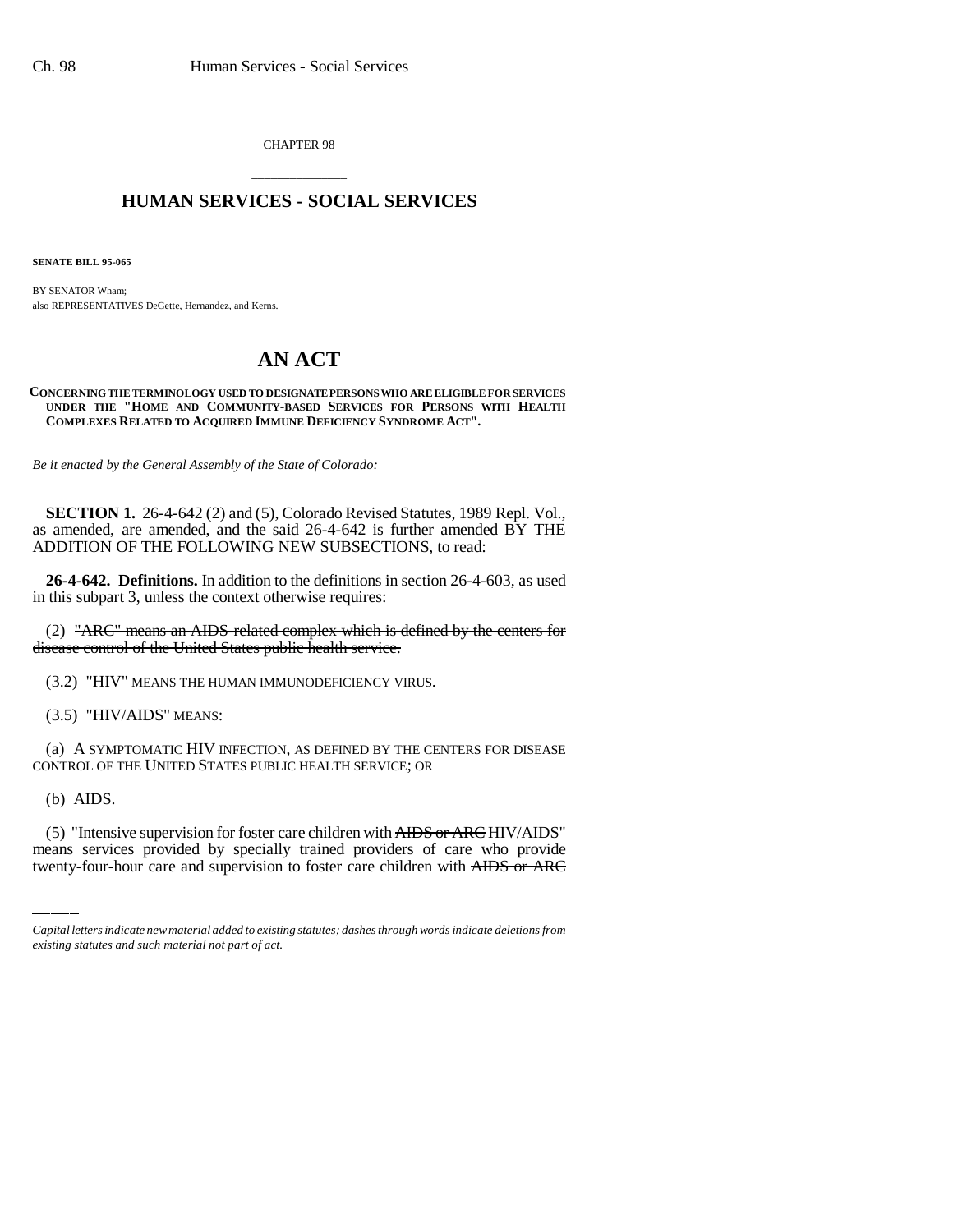HIV/AIDS, as defined in this section, in a child-centered, family-like setting.

**SECTION 2.** 26-4-644 (1), Colorado Revised Statutes, 1989 Repl. Vol., as amended, is amended to read:

**26-4-644. Program established - financial eligibility.** (1) In recognition of the social and economic benefits accruing from the maintenance of persons with AIDS or ARC HIV/AIDS in their own homes, the general assembly hereby finds and declares that a program shall be implemented by the state department to provide the services set forth in section 26-4-645 to those persons with AIDS or ARC HIV/AIDS whose gross income does not exceed three hundred percent of the current federal supplemental security income benefit level, whose resources do not exceed the limit established by the state department for individuals receiving a mandatory minimum state supplementation of SSI benefits pursuant to section 26-2-204, and for whom a licensed physician certifies that such program provides an appropriate alternative to institutionalized care.

**SECTION 3.** The introductory portion to 26-4-645 (1) and 26-4-645 (1) (g), (4), and (5), Colorado Revised Statutes, 1989 Repl. Vol., as amended, are amended to read:

**26-4-645. Services for long-term-care eligible persons.** (1) Subject to the provisions of this subpart 3, the home and community-based services program for persons with AIDS or ARC HIV/AIDS shall include the following continuum of long-term care services:

(g) Intensive supervision for foster care children with AIDS or ARC HIV/AIDS, which shall include the provision of medical supplies.

(4) If the state department or the case management agency makes a determination that the cost for the provision of home and community-based services necessary to allow either an AIDS or an ARC HIV/AIDS client to avoid institutionalization exceeds or would exceed either the average individual medicaid payment for like services for hospital care for clients needing a hospital level of care or the average individual medicaid payment for like services for nursing facility care for clients needing a nursing facility level of care, such client shall not be considered eligible for home and community-based services.

(5) The location for the provision of home and community-based services shall be agreed upon by the AIDS or ARC HIV/AIDS client and the case management agency.

**SECTION 4.** 26-4-646 (1) (c), Colorado Revised Statutes, 1989 Repl. Vol., as amended, is amended to read:

**26-4-646. Duties of state department.** (1) In addition to the duties set forth in section 26-4-610, the state department shall:

(c) Conduct feasibility studies and pilot programs as the general assembly may from time to time direct to lessen medical costs, including medicaid moneys, associated with persons with AIDS or ARC HIV/AIDS;